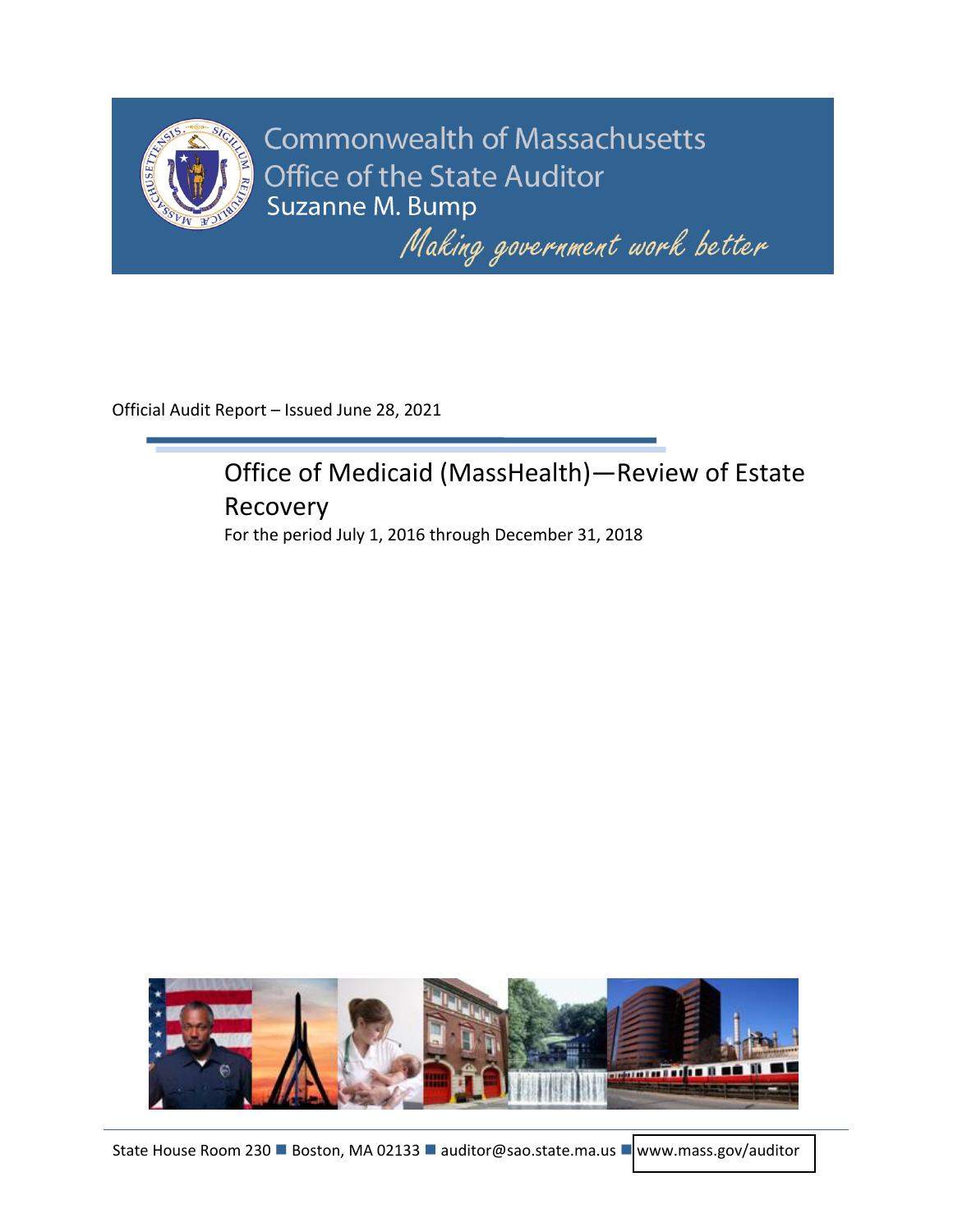

**Commonwealth of Massachusetts** Office of the State Auditor Suzanne M. Bump

Making government work better

June 28, 2021

Ms. Marylou Sudders, Secretary Executive Office of Health and Human Services One Ashburton Place, 11th Floor Boston, MA 02108

Dear Secretary Sudders:

I am pleased to provide this performance audit of MassHealth. This report details the audit objectives, scope, methodology, findings, and recommendations for the audit period, July 1, 2016 through December 31, 2018. My audit staff discussed the contents of this report with management of the agency, whose comments are reflected in this report.

I would also like to express my appreciation to MassHealth for the cooperation and assistance provided to my staff during the audit.

Sincerely,

Suzanne M. Bump Auditor of the Commonwealth

cc: Daniel Tsai, Assistant Secretary and Director, Office of Medicaid Alda Rego, Assistant Secretary for Administration and Finance, Executive Office of Health and Human Services David Greco, Director of Program Integrity, Office of Medicaid Andrew Vargas-Vila, Deputy Compliance Director, Executive Office of Health and Human

**Services** 

Joan Senatore, Director of Compliance, Office of Medicaid

Amanda Sachs, Executive Assistant to Secretary Sudders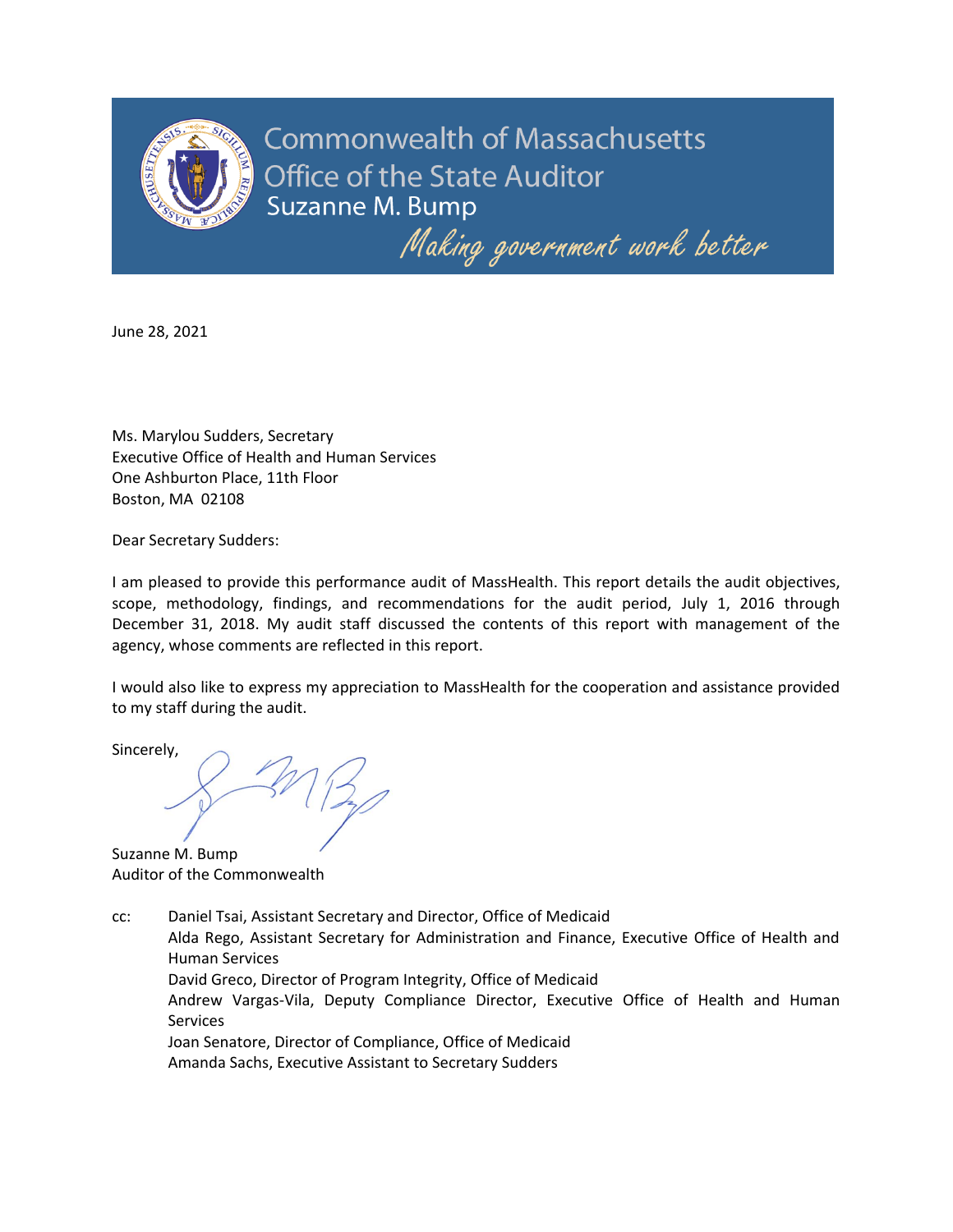# **TABLE OF CONTENTS**

| 1. MassHealth's estate recovery may cause some families to incur undue financial hardship.  9 |  |
|-----------------------------------------------------------------------------------------------|--|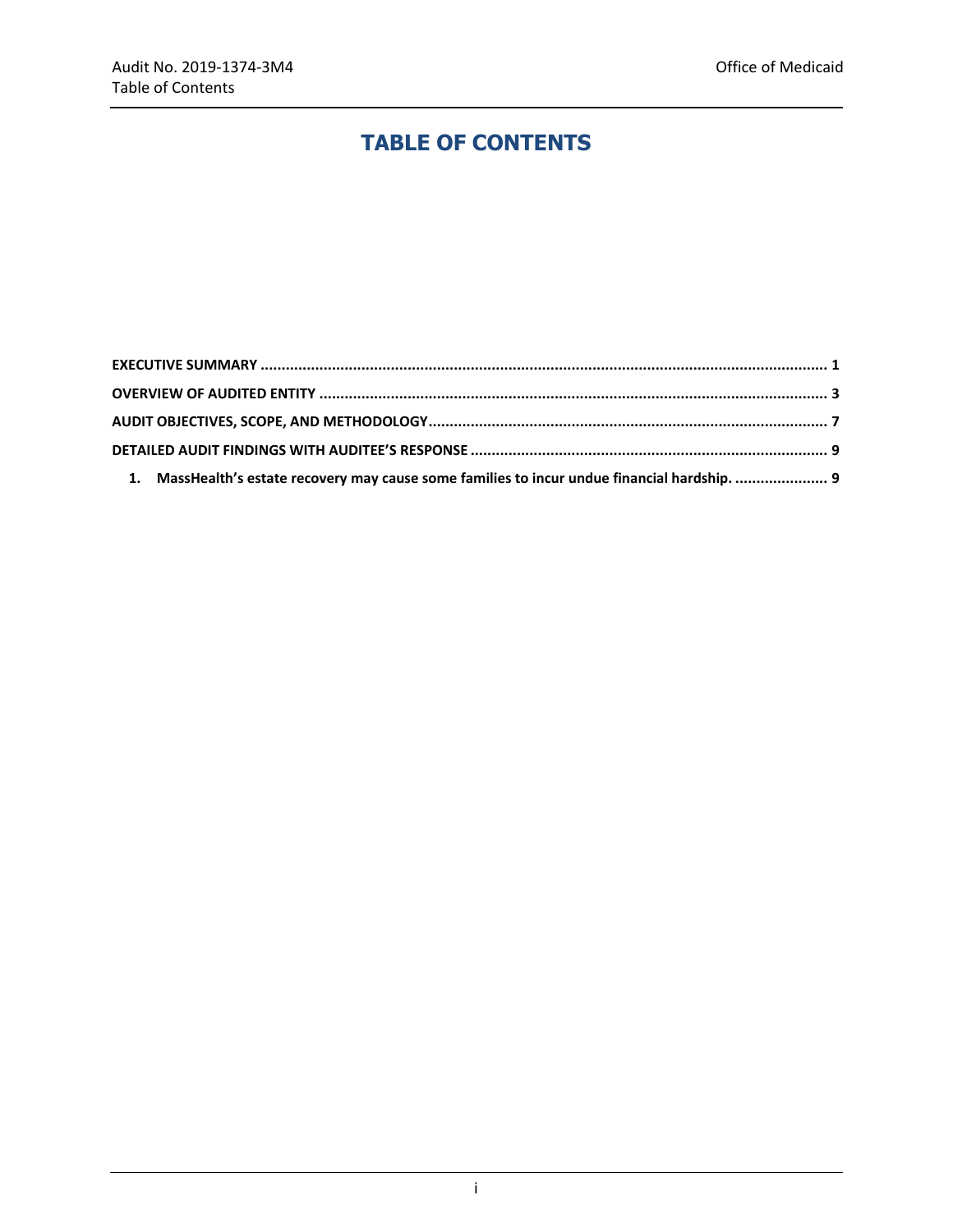# **LIST OF ABBREVIATIONS**

| <b>CHCF</b>  | Center for Health Care Financing                 |
|--------------|--------------------------------------------------|
| <b>CMR</b>   | <b>Code of Massachusetts Regulations</b>         |
| ERU          | <b>Estate Recovery Unit</b>                      |
| <b>MMIS</b>  | <b>Medicaid Management Information System</b>    |
| <b>OSA</b>   | Office of the State Auditor                      |
| <b>TEFRA</b> | Tax Equity and Fiscal Responsibility Act of 1982 |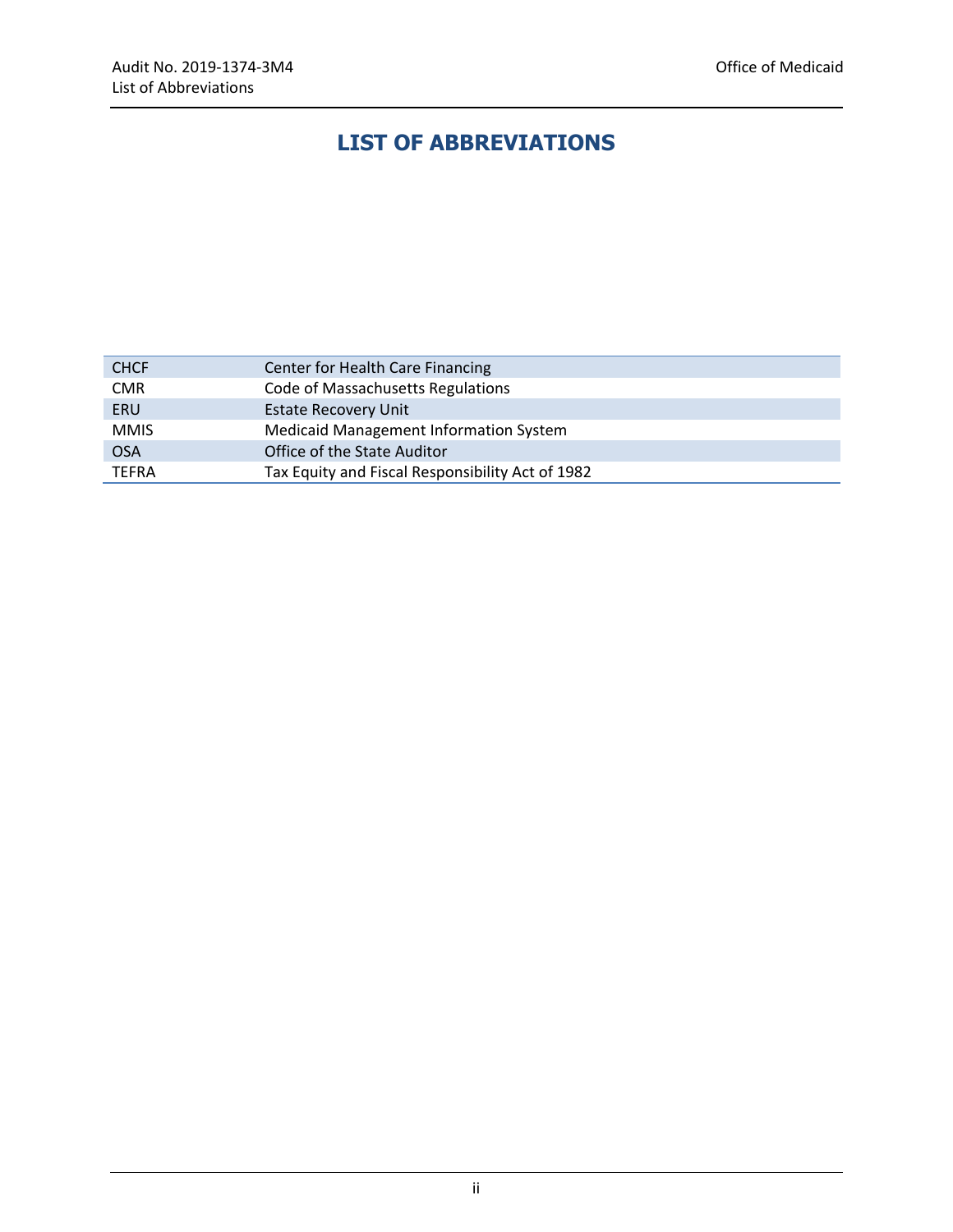## **EXECUTIVE SUMMARY**

<span id="page-4-0"></span>The Office of the State Auditor (OSA) receives an annual appropriation for the operation of a Medicaid Audit Unit to help prevent and identify fraud, waste, and abuse in the Commonwealth's Medicaid program. This program, known as MassHealth, is administered under Chapter 118E of the Massachusetts General Laws by the Executive Office of Health and Human Services, through the Division of Medical Assistance. Medicaid is a joint federal-state program created by Congress in 1965 as Title XIX of the Social Security Act. At the federal level, the Centers for Medicare & Medicaid Services, within the United States Department of Health and Human Services, administer the Medicare program and work with state governments to administer state Medicaid programs.

OSA has conducted a performance audit of MassHealth claims for estate recovery for the period July 1, 2016 through December 31, 2018. During this period, MassHealth recovered \$96,618,866 for Medicaid expenses paid by 3,440 estates. The average estate recovery was approximately \$28,087. The purpose of this audit was to determine whether MassHealth ensures that estate recovery does not create undue financial hardships for low- and middle-income families.

The audit was conducted as part of OSA's ongoing independent statutory oversight of the state's Medicaid program. As with any government program, public confidence is essential to this program's success and continued support.

| <b>Finding 1</b><br>Page 9        | MassHealth's estate recovery may cause some families to incur undue financial hardship.                                   |  |  |
|-----------------------------------|---------------------------------------------------------------------------------------------------------------------------|--|--|
| <b>Recommendations</b><br>Page 10 | MassHealth should establish a cost-effectiveness threshold to prevent undue financial<br>hardship for members' survivors. |  |  |
|                                   | MassHealth should better promote its undue-hardship waiver process for members'<br>2.<br>survivors.                       |  |  |

Below is a summary of our findings and recommendations, with links to each page listed.

#### **Post-Audit Action**

By the end of our audit fieldwork, MassHealth had put in place the following estate recovery policy reforms: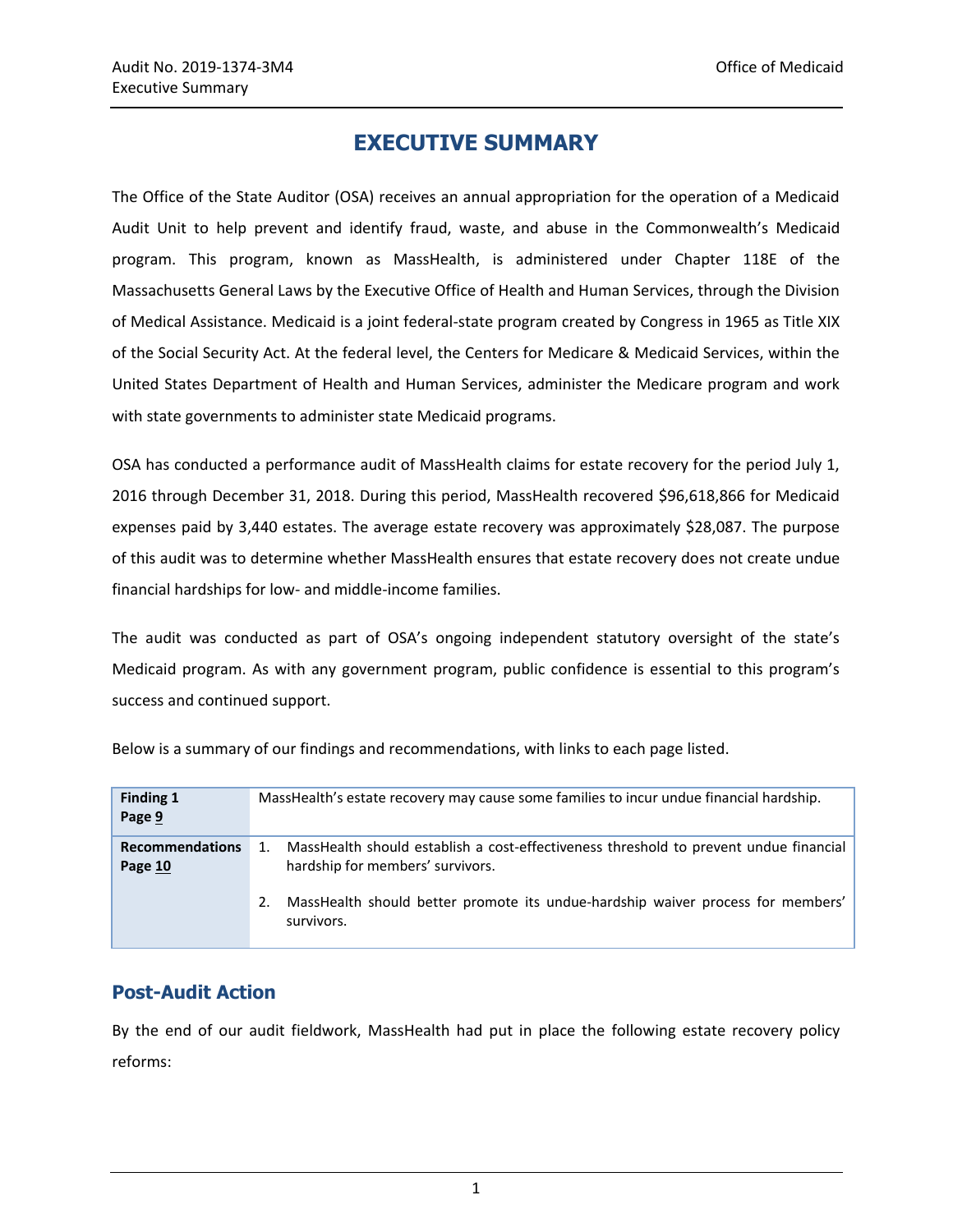- expanded criteria for members' heirs to qualify for undue-hardship waivers
- an expanded number of low-income individuals and families eligible for waivers
- new waivers, permanent immediately upon qualification
- two new waivers: the Care Provided Hardship Waiver and the Income-Based Hardship Waiver.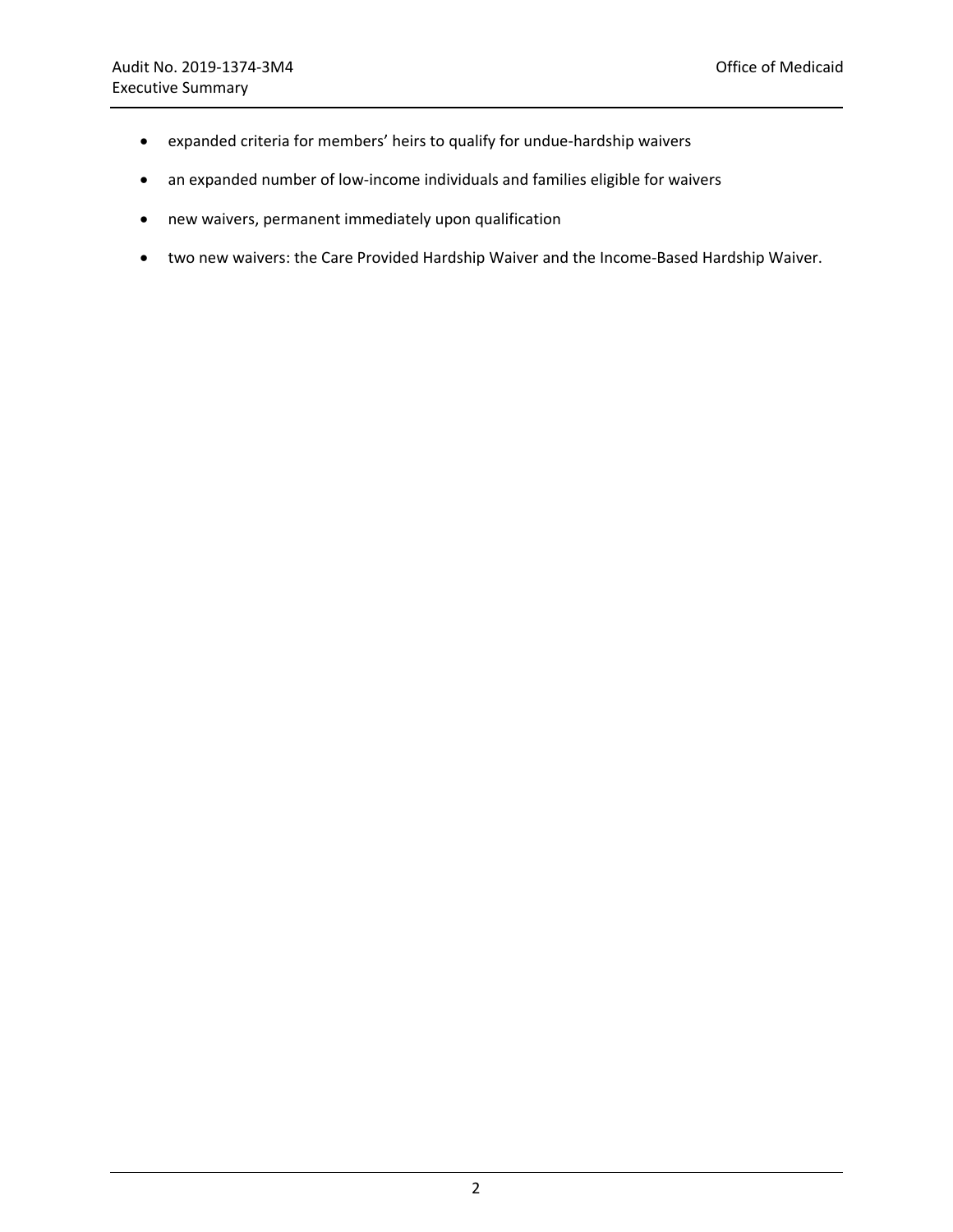### **OVERVIEW OF AUDITED ENTITY**

<span id="page-6-0"></span>Under Chapter 118E of the Massachusetts General Laws, the Executive Office of Health and Human Services, through the Division of Medical Assistance, administers the state's Medicaid program, known as MassHealth. MassHealth provides access to healthcare for approximately 1.9 million low- and moderate-income children, families, seniors, and people with disabilities annually. In fiscal year 2018, MassHealth paid healthcare providers more than \$15 billion, of which approximately 50% was funded by the Commonwealth. Medicaid expenditures represented approximately 39% of the Commonwealth's total fiscal year 2018 budget of approximately \$40 billion.

#### **Estate Recovery**

According to Section 515.011(A)(2) of Title 130 of the Code of Massachusetts Regulations (CMR), an estate "includes all real and personal property or other assets in the member's probate estate." MassHealth recovers funds by filing claims in probate court against deceased members' estates for Medicaid expenses paid on their behalf. This process, estate recovery, is used to supplement funds available for medical assistance programs and limit the tax burden on citizens of the Commonwealth caused by rising medical costs. Funds recouped through estate recovery are returned to state and federal medical programs to help provide assistance to those in need. There are two types of estate recovery cases: voluntary cases, which have assets less than or equal to \$25,000 and do not include real estate because the decedents did not have any real estate in their names, and non-voluntary cases, which have assets greater than \$25,000 or include real estate.

MassHealth contracts with the Center for Health Care Financing (CHCF) to maintain an Estate Recovery Unit (ERU). CHCF is a unit within Commonwealth Medicine, a consulting division of the University of Massachusetts Medical School. CHCF's role is to identify deceased MassHealth members, monitor probate filings, assert recovery claims, identify estate assets, and recover the cost of all MassHealth benefits from estates.

According to 130 CMR 515.011(1),

Recovery is limited to payment for all services provided

(a) while the member was 65 years of age or older, except on or after October 1, 1993, while the member was 55 years of age or older; and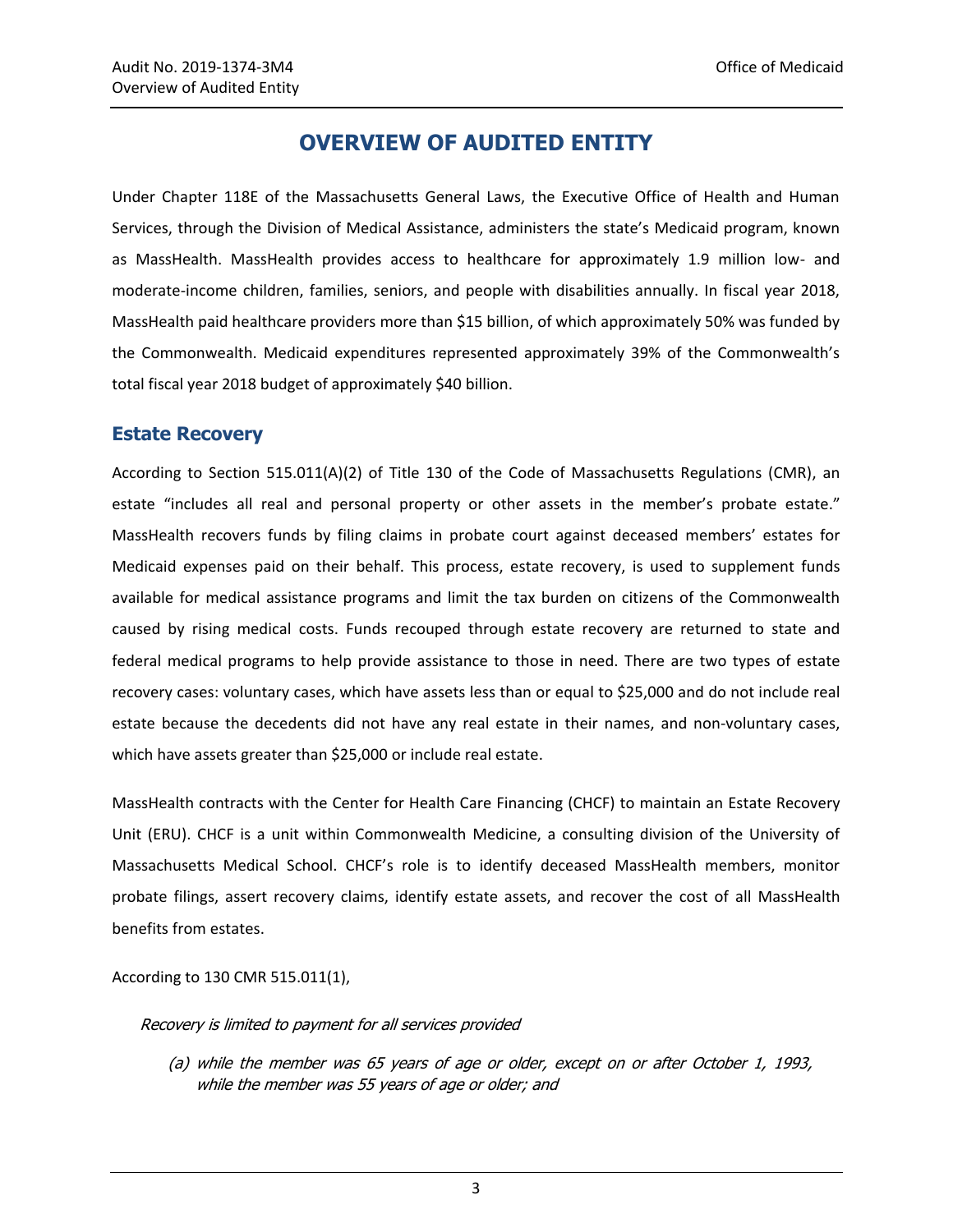(b) on or after March 22, 1991, while the member, regardless of age, was institutionalized, and the MassHealth agency determined that the member could not reasonably be expected to return home.

Recovery takes place only after the deaths of both the recipient and the surviving spouse, if any.

ERU records cases in the Sohema case management tracking system. This system tracks assets and recovery of MassHealth expenses from the estates of deceased former members. Cases are created when ERU receives copies of probate petitions and death certificates from estate representatives, as required by Section 32(a) of Chapter 118E of the General Laws. After creating a case, ERU obtains the related medical billing history and then tracks the case to file a claim against the estate in probate court. Once a personal representative is appointed for the deceased member's estate, the claim amount is finalized. Claims must be filed within four months after a personal representative is appointed or, according to Section 32(i)(2) of Chapter 118E of the General Laws, a public administrator is appointed (within one year after the date of death if a personal representative is not appointed in that time). If the estate does not respond to the claim within 60 days of ERU's presentment to the estate, it becomes allowed as a matter of law. However, within those 60 days, the personal representative may request an undue-hardship waiver, deferral, or exception, as discussed below.

#### **Undue-Hardship Waiver**

MassHealth may waive estate recovery if it determines that satisfaction of the claim would cause an undue hardship on the member's survivors. According to 130 CMR 501.013(D), "An undue hardship does not exist solely because recovery will prevent any heir from receiving an anticipated inheritance." For an undue-hardship waiver to be granted, all four of the following conditions must be met:

- 1. the survivor has continuously lived in the real property for at least one year before the member was eligible for MassHealth and will continue to live there
- 2. the survivor has inherited or received an interest in the real property from the member's estate
- 3. the survivor is not being forced to sell the real property by other heirs
- 4. when MassHealth first presented its claim for recovery against the estate, the gross annual income of the family group was less than or equal to 133% of the federal poverty income level for the family size.

During our audit period, the undue-hardship waiver was conditional for two years from the date MassHealth mailed notice that the waiver requirements had been met. If, at the end of two years, all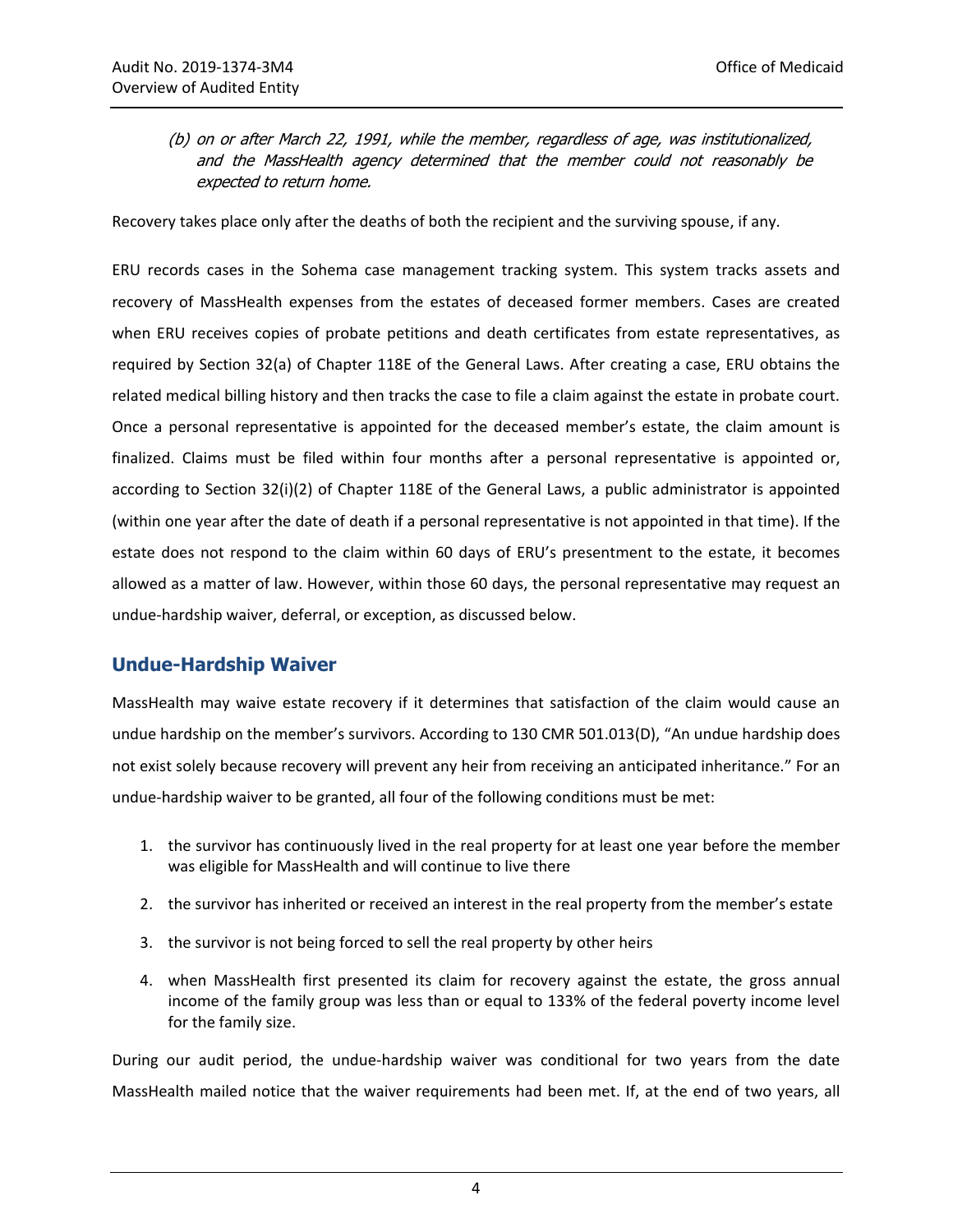the conditions for a waiver were still met (including the income standards) and the real property had not been sold or transferred, the waiver became permanent. If, at any time during the two years, the conditions were no longer met (including the income standards), or the real property was sold or transferred, or the survivor did not use the real property as a primary residence, the claim could be payable in full.

#### **Deferral**

According to 130 CMR 515.011(C),

Recovery will not be required until after the death of a surviving spouse, if any, or while there is a surviving child who is younger than 21 years old, or a child of any age who is blind or permanently and totally disabled.

In addition, Section 31(d) of Chapter 118E of the General Laws allows estate recovery to be deferred when certain relatives, such as siblings or caretakers who are a member's adult children, lawfully reside in real property that is part of the estate. For example, a person who has provided necessary care that allowed his/her parent to live at home before being admitted to a nursing facility or other medical institution, lives in the parent's real property, and has lawfully and continuously lived there while the parent has been in a nursing facility or other medical institution is eligible for a deferral.

#### **Exception**

According to 130 CMR 515.011(B)(1),

No recovery for nursing facility or other long-term-care services may be made from the estate of any person who meets the following requirements.

- (a) The member was institutionalized; and
- (b) The member notified the MassHealth agency that he or she had no intent of returning home; and
- (c) On the date of admission to the long-term-care institution, the member had long-termcare insurance.

#### **Resolution of Claims**

Resolution of an allowed claim is determined by an analysis of the estate's probate assets and allowable expenses. Both assets and expenses must be recorded and documented in Sohema. Under Section 3-805 of Chapter 190B of the General Laws, MassHealth obtains recovery from the balance of estate assets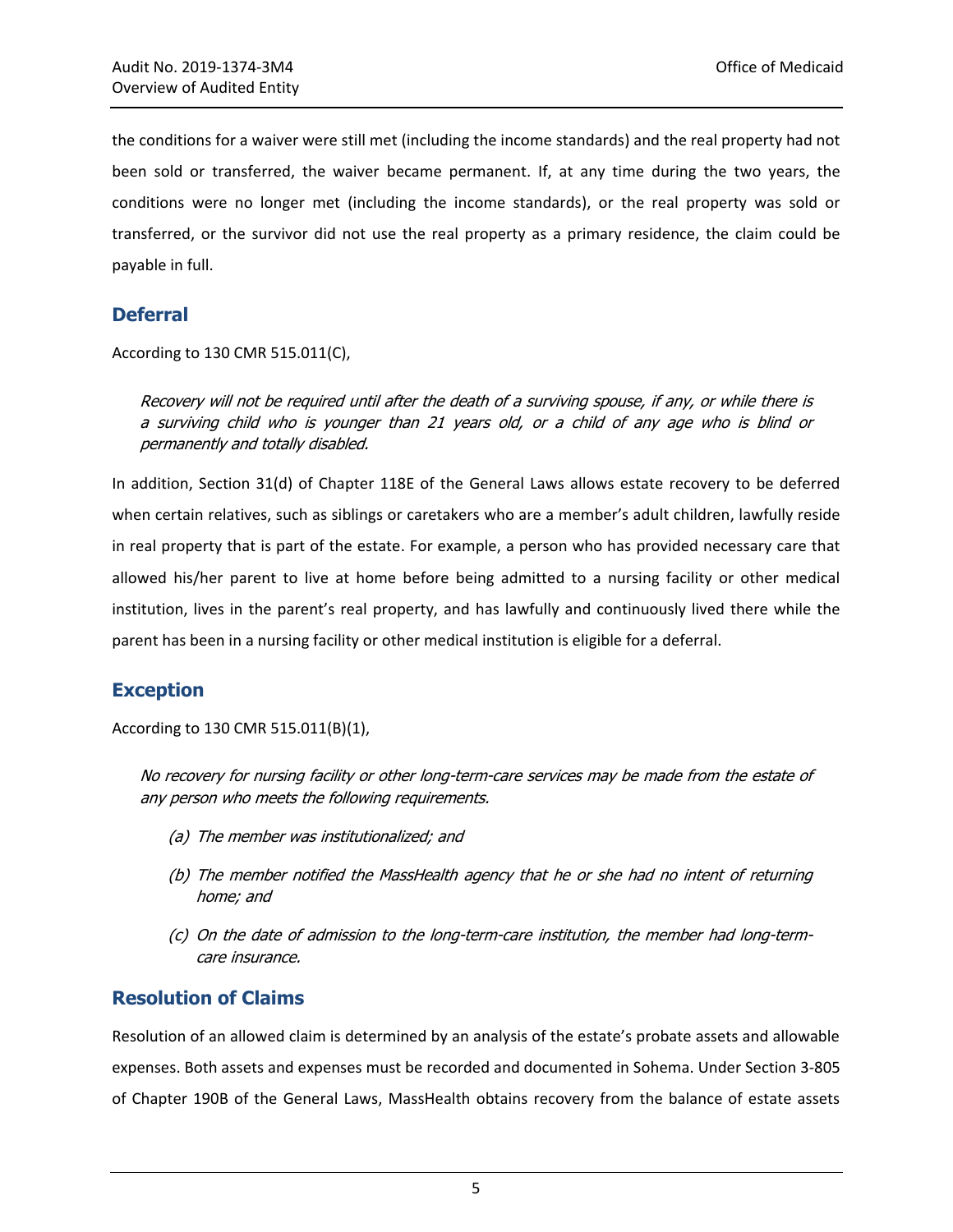after other expenses (such as administrative costs, reasonable funeral expenses, debts, and federal and state taxes) have been paid. MassHealth closes cases after recovery. If no recovery is made in a case, MassHealth closes the case after documenting that either expenses exceeded the value of the assets or no recoverable benefits had been paid.

#### **Estate Recovery Governance**

 $\overline{\phantom{a}}$ 

Estate recovery is governed by a combination of federal and state laws and regulations. According to Section 1396p(b)(1) of Title 42 of the United States Code, "the State shall seek adjustment or recovery of any medical assistance correctly paid on behalf of an individual under the State plan." The federal Omnibus Budget Reconciliation Act of 1993 requires all states to seek reimbursement of (at a minimum) long-term-care costs paid for members from all real property and assets that pass from their estates to their survivors under state probate law. At the state level, Section 31(b)(3) of Chapter 118E of the General Laws and 130 CMR 515.011 require MassHealth to recover all Medicaid costs for medical assistance.

The federal Tax Equity and Fiscal Responsibility Act of 1982 (TEFRA) allows TEFRA liens, or pre-death liens, also referred to as living liens. Under 130 CMR 515.012, living liens are placed on any real property in which a member who is receiving long-term or chronic care in a nursing facility or other medical institution has a legal interest (for example, being the sole owner of the real property, owning it jointly with another, or holding a life estate<sup>1</sup> in it). A living lien on a real property gives MassHealth authority to recover Medicaid payments that have been made if the real property is sold. Federal law does not allow a living lien to be recorded for real property if it is inhabited by a MassHealth member's spouse, child under 21, child of any age who is blind or has a disability, or sibling who co-owns the property and has lived there for at least a year before the member was admitted to a nursing home. If these conditions are no longer met, MassHealth may place a lien on the real property. After a member dies, MassHealth may file a claim in probate court to recover the member's paid Medicaid costs.

<sup>1.</sup> According to 130 CMR 515.011, a life estate exists "when all of the remainder legal interest in a property is transferred to another, while the legal interest for life rights to use, occupy, or obtain income or profits from the property is retained."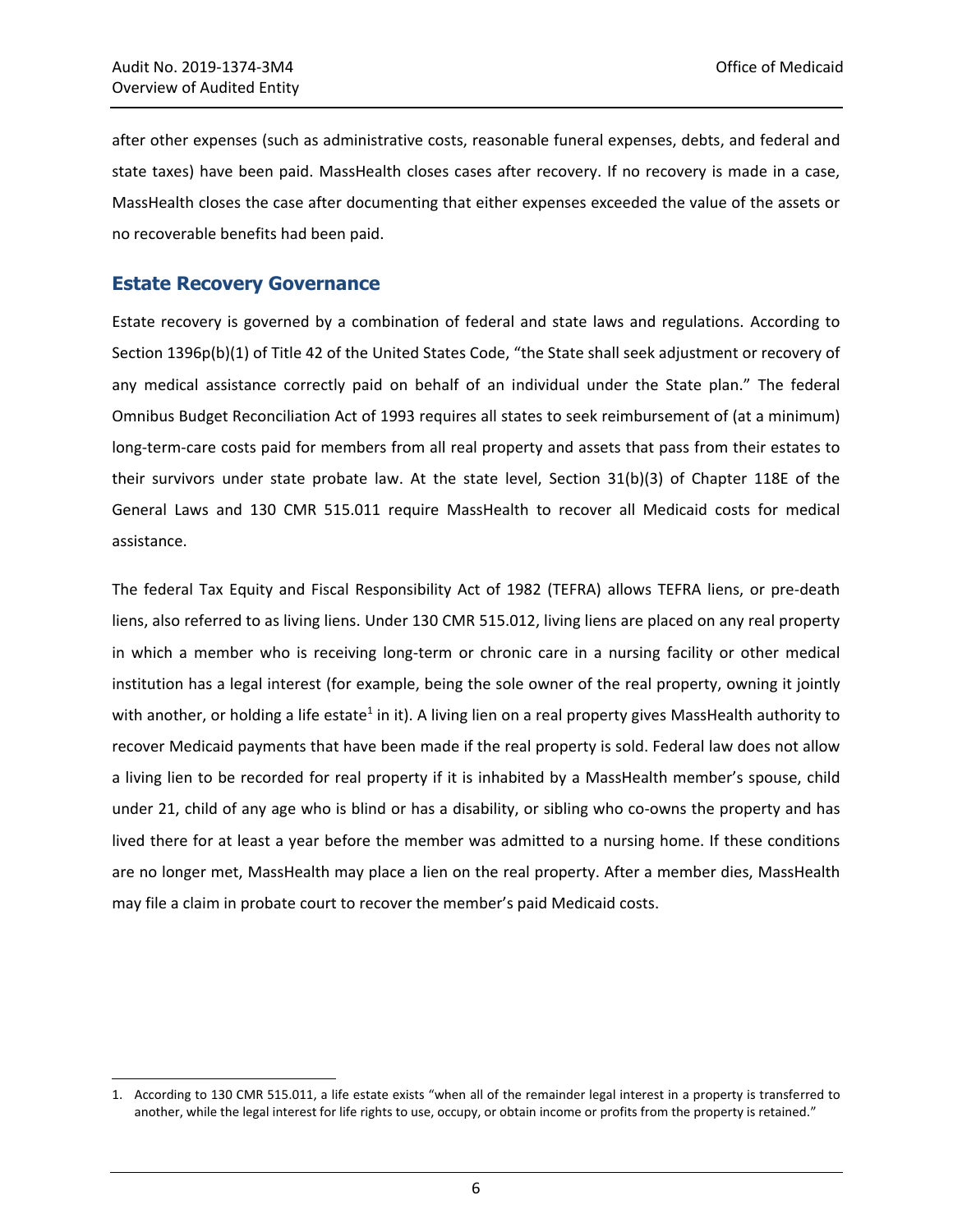# **AUDIT OBJECTIVES, SCOPE, AND METHODOLOGY**

<span id="page-10-0"></span>In accordance with Section 12 of Chapter 11 of the Massachusetts General Laws, the Office of the State Auditor (OSA) has conducted a performance audit of MassHealth claims for estate recovery for the period July 1, 2016 through December 31, 2018.

We conducted this performance audit in accordance with generally accepted government auditing standards. Those standards require that we plan and perform the audit to obtain sufficient, appropriate evidence to provide a reasonable basis for our findings and conclusions based on our audit objectives. We believe that the evidence obtained provides a reasonable basis for our findings and conclusions based on our audit objectives.

Below is our audit objective, indicating the question we intended our audit to answer, the conclusion we reached regarding the objective, and where the objective is discussed in this report.

| <b>Obiective</b>                                                                                                                                      | <b>Conclusion</b> |
|-------------------------------------------------------------------------------------------------------------------------------------------------------|-------------------|
| 1. Does MassHealth ensure that estate recovery activities do not create financial No; see Finding 1<br>hardships for low- and middle-income families? |                   |

#### **Methodology**

We gained an understanding of the internal controls we deemed significant to our audit objective through inquiries. In addition, we performed the following procedures to obtain sufficient, appropriate audit evidence to address the objective.

- We obtained data from MassHealth, which gave us a list of estate recovery receipts from July 1, 2016 through December 31, 2018, obtained from Sohema. As part of obtaining the data, OSA interviewed knowledgeable agency officials about the data. We performed validity and integrity tests on the data provided, which included testing for blank fields, scanning for duplicate records, and looking for dates outside the audit period. We tested a sample of the estate recovery receipts to verify that the receipt totals agreed with members' Medicaid Management Information System (MMIS) All Services Reports, which track and total all Medicaid expenses paid for members for which MassHealth seeks reimbursement. Based on these procedures, we determined that the data obtained were sufficiently reliable for the purposes of this report.
- We obtained data from MMIS for testing purposes. To test the reliability of the data, we relied on work performed by OSA in a separate project that tested certain information system controls in MMIS. As part of that work, OSA reviewed existing information, tested selected system controls, and interviewed knowledgeable agency officials about the data. As part of our current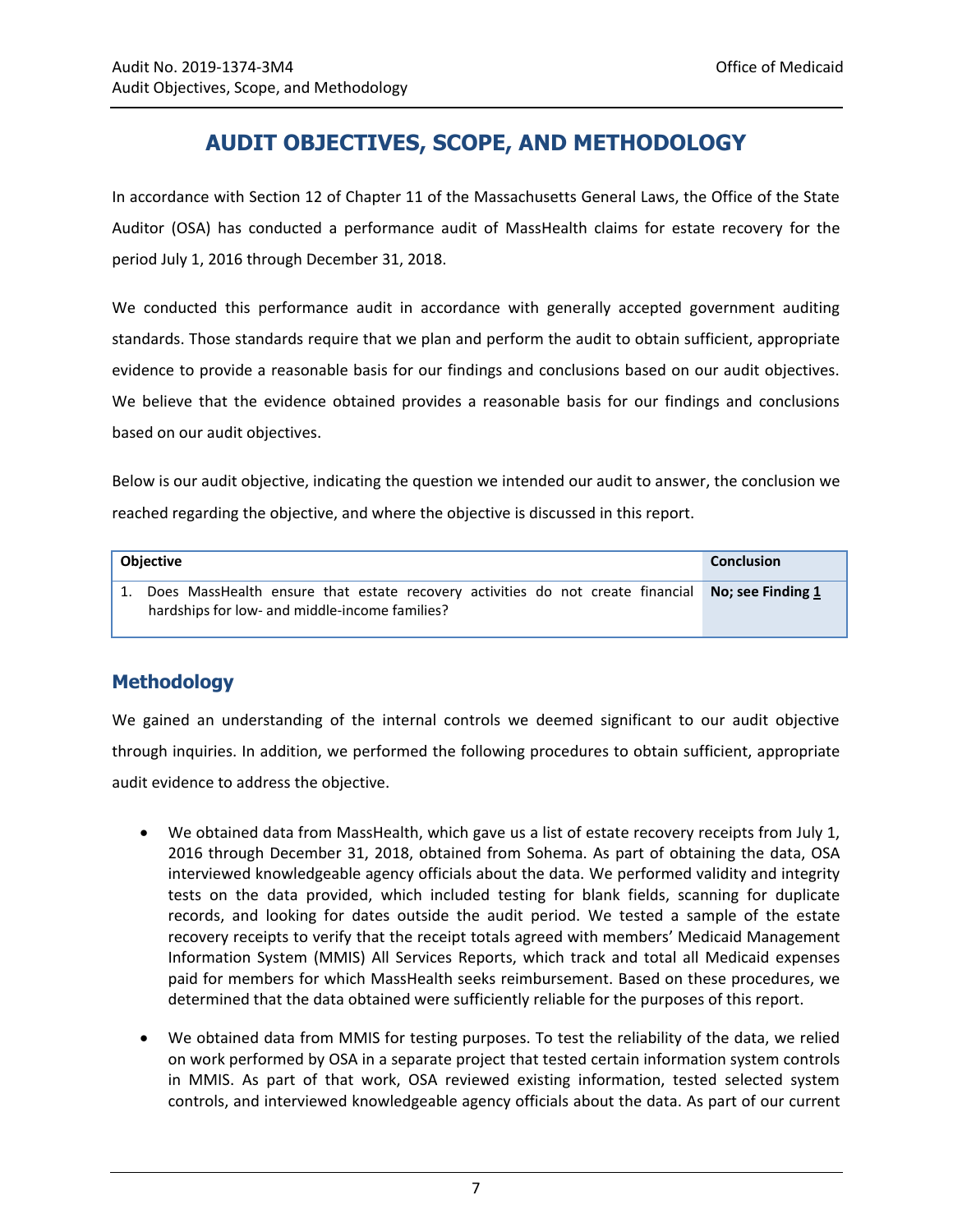audit, we performed validity and integrity tests on all claim data, which included testing for blank fields, scanning for duplicate records, and testing for dates outside the audit period. Based on these procedures, we determined that the data obtained were sufficiently reliable for the purposes of this report.

- We determined the number of estate recovery cases and the total cash receipts collected from the information provided. During the audit period, there were a total of 16,474 cases (14,338 closed and 2,136 active), for which the cash receipts totaled \$82,737,594. Individual receipts ranged from \$19 to \$719,866. Of these cases, 7,650 were for nominal cash receipts (amounts of \$25,000 or less), which totaled \$3,430,026. Cash receipts for the remaining 8,824 cases totaled \$79,307,568.
- We calculated the number of undue-hardship waiver cases from the information provided. We determined that there were a total of 152 undue-hardship waiver cases, with a total reported claim amount of \$19,804,056. Of these waivers, 30 were pending decision, 31 were granted, 38 were rejected, and 53 were withdrawn by the estates.
- We analyzed data from members' MMIS All Services Reports to determine whether they agreed with the MassHealth claim amounts. From our calculation, we determined that in 6 (14%) of the instances we reviewed, the two amounts agreed without exception. In 21 (49%) of the instances, the MMIS All Services Report amount was greater than the MassHealth claim amount, and in 16 (37%), the MMIS All Services Report amount was less than the MassHealth claim amount.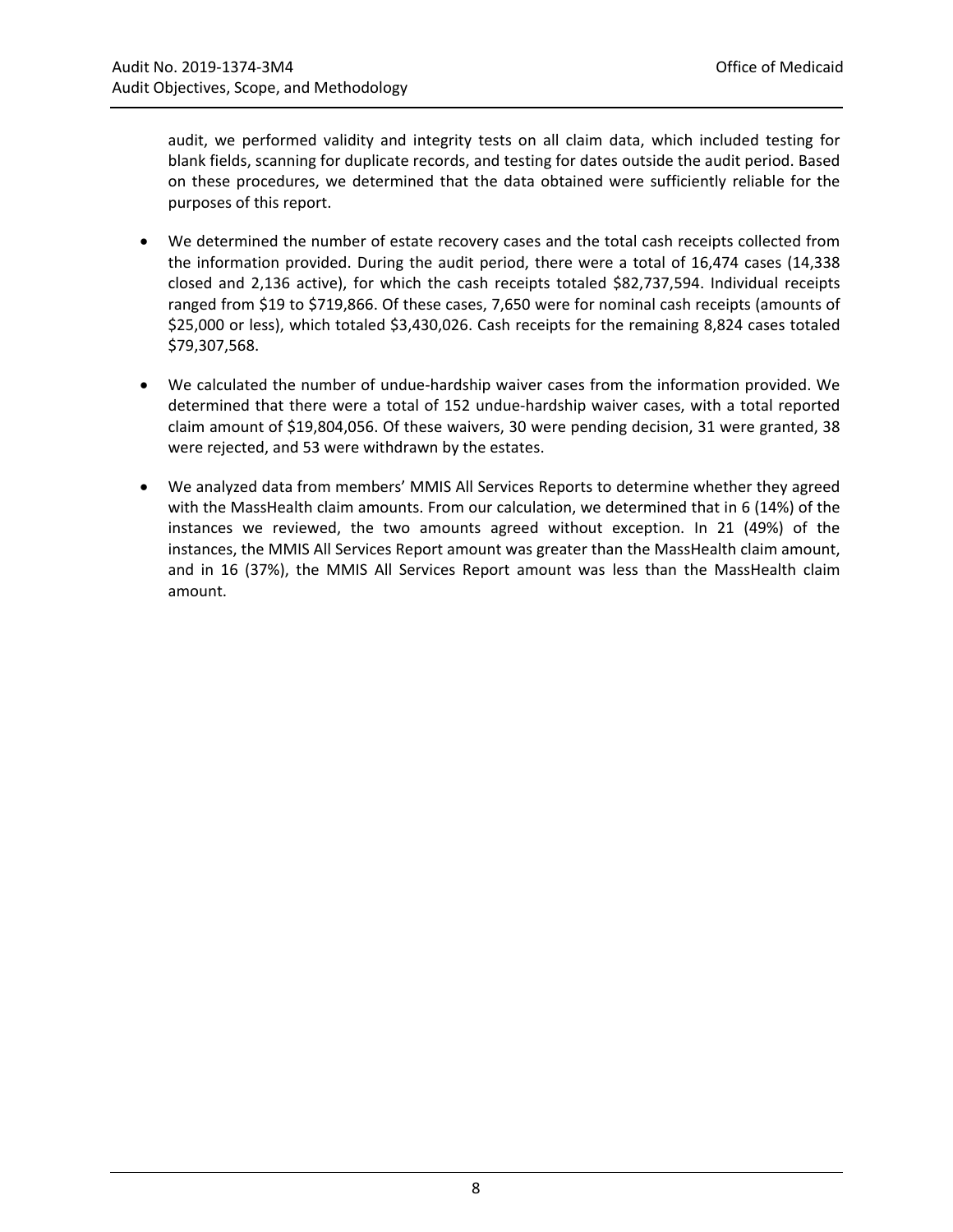# <span id="page-12-0"></span>**DETAILED AUDIT FINDINGS WITH AUDITEE'S RESPONSE**

#### <span id="page-12-1"></span>**1. MassHealth's estate recovery may cause some families to incur undue financial hardship.**

The amount of money MassHealth seeks to recover through its estate recovery process may cause some families to incur undue financial hardship. Specifically, although MassHealth allows undue-hardship waivers, only a small number of members' survivors actually petition for them and even fewer are approved. The resulting financial hardship could place a burden on families. Also, MassHealth pursues estate recovery amounts below \$25,000, which may not be cost effective.

Estates that cannot pay MassHealth expenses because of limited resources, and that meet the eligibility requirements of Chapter 515.011(D) of Title 130 of the Code of Massachusetts Regulations (CMR), can apply for undue-hardship waivers. Our testing determined that only 152 undue-hardship waivers were applied for during the audit period and 31 (20%) of those were granted.

| <b>Waiver Status</b> | <b>Number of Cases</b> | <b>Claim Amount</b> | <b>Percentage of Cases</b> |
|----------------------|------------------------|---------------------|----------------------------|
| Pending              | 30                     | 3,654,979<br>S.     | 20%                        |
| Granted              | 31                     | 3,657,923           | 20%                        |
| <b>Rejected</b>      | 38                     | 5,298,185           | 25%                        |
| Withdrawn            | 53                     | 7,192,969           | 35%                        |
| Total                | 152                    | \$19,804,056        | 100%                       |

Federal law allows states to waive estate recovery when it is not cost effective and the costeffectiveness threshold is made public through the state's official Medicaid plans. However, 46% of MassHealth's estate recoveries during the audit period were for nominal amounts of \$25,000 or less, and the total of these recoveries (\$3,430,026) represented only 4% of the total cash receipts for the audit period.

#### **Authoritative Guidance**

Under the Omnibus Budget Reconciliation Act of 1993, every state must seek reimbursement from its Medicaid beneficiaries' estates upon their deaths for (at a minimum) long-term-care expenses, which can include nursing and prescription costs paid for Medicaid members. However, this law does not set a specific cost-effectiveness threshold for states to follow. Sections 31 and 32 of Chapter 118E of the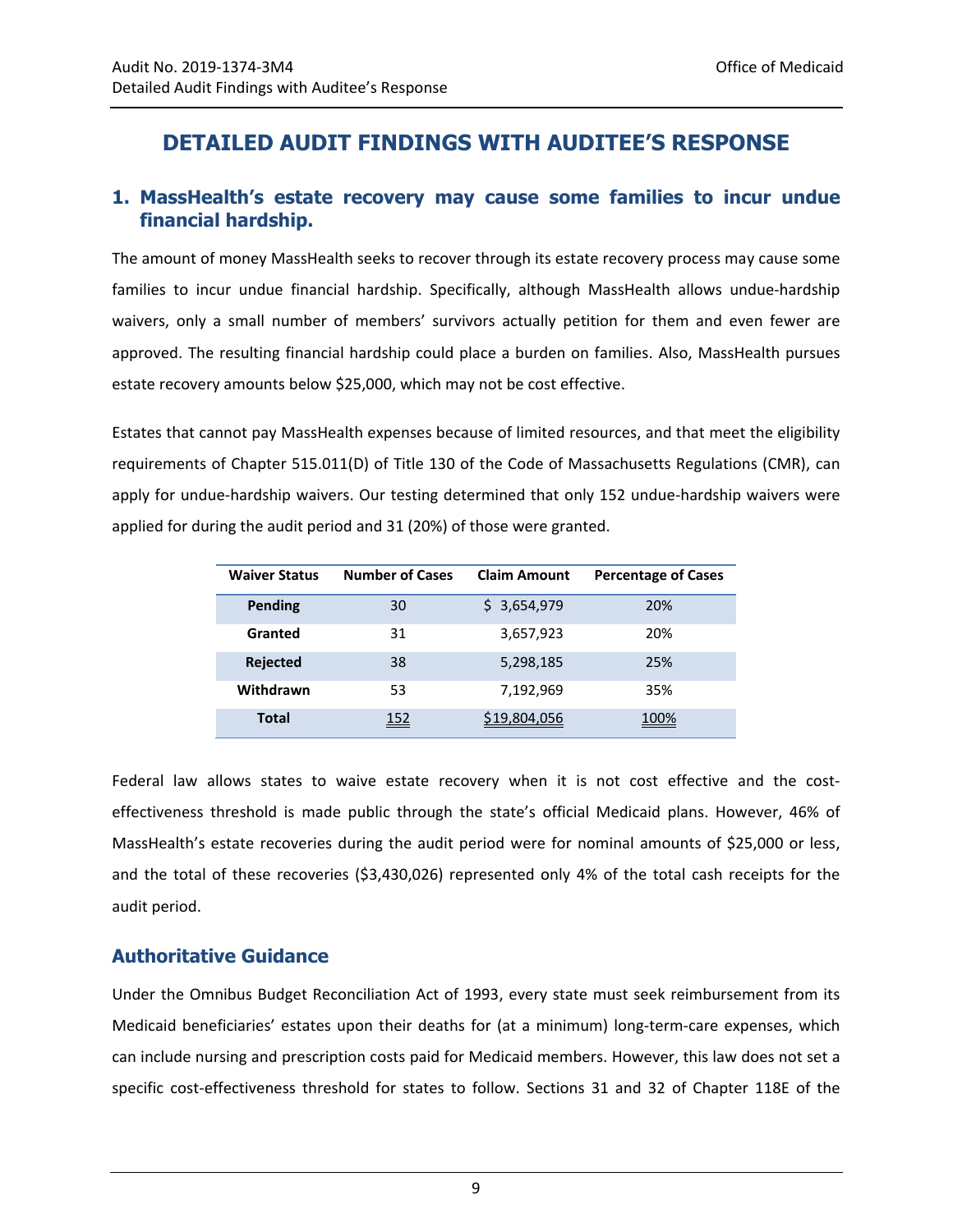Massachusetts General Laws require reimbursement for all Medicaid expenses paid and allow MassHealth to charge estates interest on unpaid claim balances. Section 6B of Chapter 231 of the General Laws states that interest is charged at 12% per year. MassHealth has created an undue-hardship waiver under 130 CMR 515.011(D)(b), which lists the four conditions that must exist to seek relief from this process.

Some states,<sup>2</sup> such as Georgia, do not pursue estate recovery amounts under \$25,000; in other words, \$25,000 is their cost-effectiveness threshold. Rule 111-3-1-.07 of the Rules and Regulations of the State of Georgia states, "Estates with a gross value of \$25,000 or less are exempt from estate recovery." Massachusetts has not established a cost-effectiveness threshold and pursues even nominal recoupments (some as low as \$19). However, we believe that such a threshold would represent a best practice for a cost-effectiveness threshold that Massachusetts should follow.

#### **Reasons for Issue**

Massachusetts has not established a cost-effectiveness threshold for recovery from estates with minimal assets. In addition, MassHealth does not actively promote its undue-hardship waiver process for its members' survivors; this resulted in few applications for waivers, which in turn led to even fewer approvals.

#### <span id="page-13-0"></span>**Recommendations**

- 1. MassHealth should establish a cost-effectiveness threshold to prevent undue financial hardship for members' survivors.
- 2. MassHealth should better promote its undue-hardship waiver process for members' survivors.

#### **Auditee's Response**

 $\overline{\phantom{a}}$ 

MassHealth agrees with OSA's recommendations . . . and has implemented policy reforms effective May 14, 2021 that address the issues contained in those recommendations.

MassHealth has already promulgated regulations that took effect on May 14, 2021, implementing a cost effectiveness threshold entirely exempting estates with a total value of \$25,000 or less from estate recovery. Accordingly, MassHealth no longer files claims in any probate estate with \$25,000 or less of assets. . . .

<sup>2.</sup> The states are Alabama, Alaska, Arkansas, Colorado, Connecticut, Georgia, Idaho, Kansas, Louisiana, Michigan, Mississippi, Nevada, New Jersey, North Carolina, Pennsylvania, Tennessee, Texas, Utah, Vermont, and Virginia.